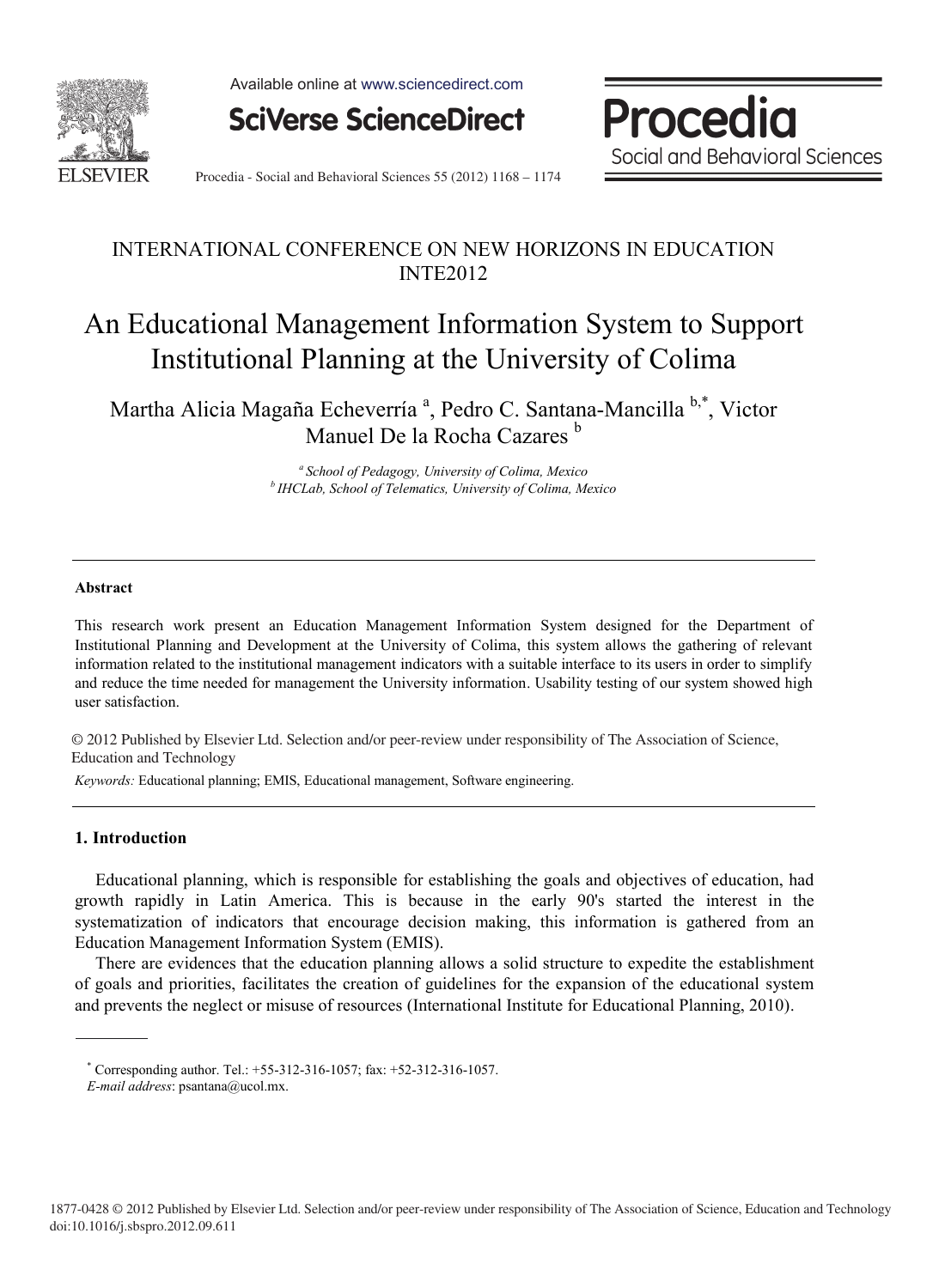The work presented in this paper aims to develop an EMIS called e-Planea, which will perform the gathering of relevant information related to the institutional management indicators at the University of Colima.

### **2. Background**

Efforts to optimize the quality of data and available information to improve the educational system and support decision-making have occurred for a long time. The EMIS began with the rise of systems programming in the 80's with projects in many countries to compute the annual school census and other administrative routines (Cassidy, 2005).

An EMIS has as a function to collect and analyze management indicators related to the education sector, and aims to support the processes of strategic planning, resource assignation, monitoring, policy formulation and decision making in Institutions of Higher Education (IHE). (International Institute for Educational Planning, 2010).

Currently, the University of Colima also makes the collection of information relevant to the indicators of educational management.

To accomplish this, the University of Colima uses the annual reports as one of its instruments for data collecting and monitoring, this for high schools, colleges, research centers and departments that constitutes it.

This process is performed by the Department of Institutional Planning and Development (DGPDI for its acronym in Spanish) through the distribution between dependencies of files in word processor format to be filled with the required information and then the collection of such files is done through e-mail, which are analyzed manually to formalize the information.

Organize all these files and keep them updated is a big problem. Is a must to take proper coordination between the planning advisors (who are employees of the DGPDI) and the various dependencies and schools (both higher and middle level) with which the University has.

After gathering all this information a review must be conducted in order to make decisions to guide the educational planning. This step is very complex and time consuming due to the enormous amount of data collected in multiple files, which usually have several versions.

Carry out the processes of data collection, management and analysis is becoming a complex task to perform, because is a not systematized process, so it becomes an open problem within our institution. This situation is optimal for the development of an EMIS.

The development of an EMIS will benefit the DGPDI, allowing information visualization quickly and organized, because this department is responsible for the educational planning process of our University.

#### **3. Related work**

The EMIS have been widely used in Latin America (eg Colombia, Chile and Mexico) of which have been experiences of successes and failures. Here are some of these cases (Cassidy, 2005).

Colombia (1999 - 2003) The use of information technology enabled them to bring significant financial savings and open 240,000 places in schools, of which  $120,000$  were the result of efficiency, and did not require hiring more teachers.

Also the website of Mexico City provides geographic information, but it is not easy to use, besides that the help and information are very limited.

Chile in the 80s developed a system that facilitates the presentation and analysis of results allowed the comparison between schools in the municipalities. Provides detailed reports to compare the performance between schools within the community, region or nation. It is also possible to compare schools based on